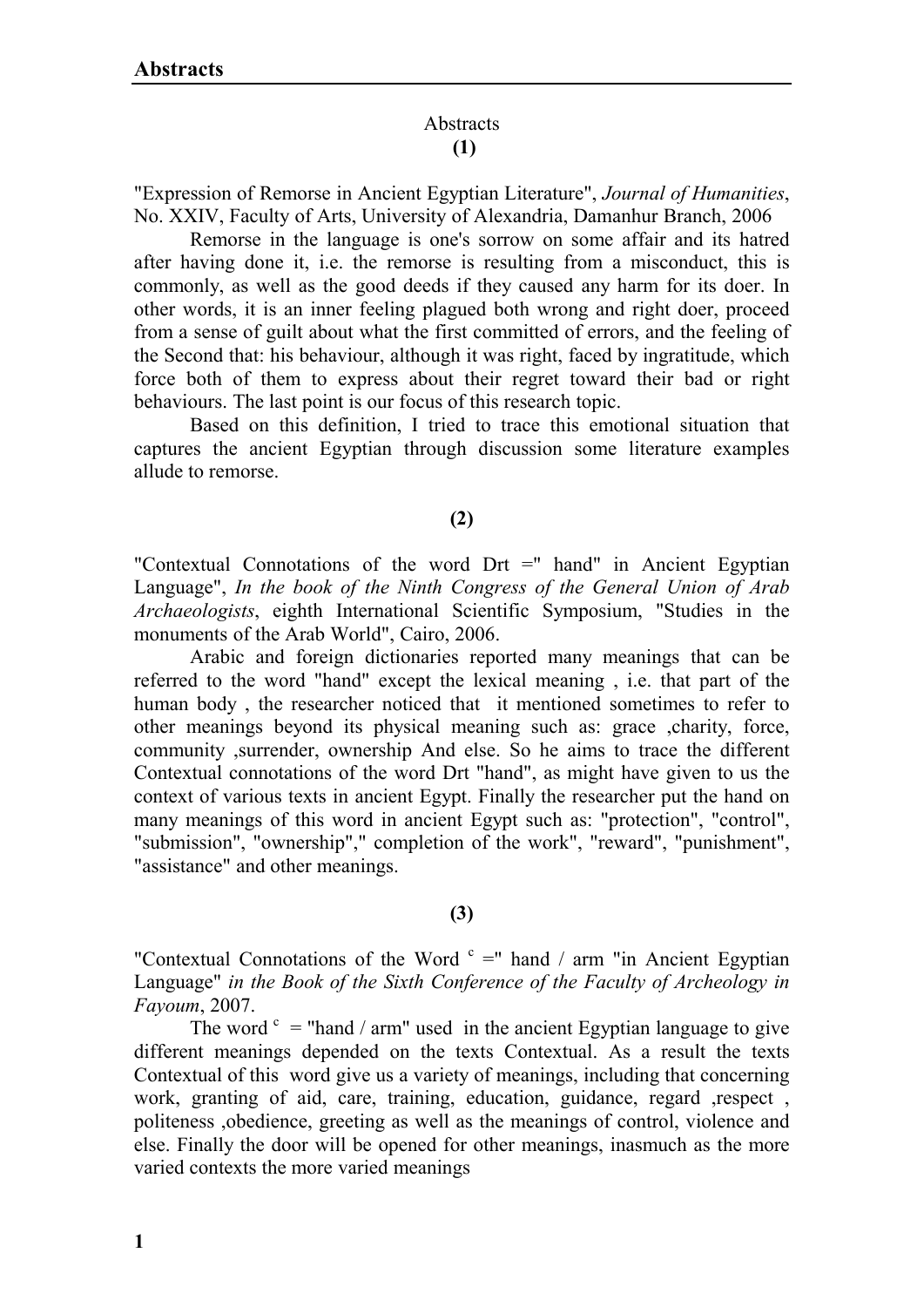and connotations.

# **(4)**

"The Expression of Avoidance in the Ancient Egyptian Language," *in the Horizon studies in Egyptology*, a book in honour of M.A. Nur El-Din (10-12 April 200) , vol.I, Cairo, 1909.

The researcher deals with physical gestures which denote avoidance in ancient Egypt, such as: turning the back, neck, nape, averting the face and others for expressing: abandonment, ignorance, neglect and disregard.

## **(5)**

" Zar Elements on Bent-Resh Stela" , the First Annual Conference of the University of Alexandria, "the humanities and environmental issues", 2008. (Standby)

The term Zar given to a ceremony with special features designed to appease the elves, who control the human soul, and making peace with them searching for healing. In other words,the Zar proceeds from neuroticism. And without this ceremony the elves will not far from the patient, but if the patient performed it, according to the request of the elves himself, he can held a reconciliation with this elves. This Ceremony must be renewed on a fixed date in each year, without negligence.

The stela text linked between getting rid of the strange spirit who penetrates the human body and a ceremony that would lead to this purpose. This point is corresponding the same goal and the same idea of the Zar ceremony of our modrern time. It is a constant need no proof, so it falls outside the scope of this research. What a researcher seeks to study is making a contiguous between the Zar elements known in our modern time and the ceremony elements referred to on the stela text , i.e. figures ceremony, its ritual , its events, and finally its names.

# **(6)**

"Manifestations of Fear at the Ancient Egyptian on the Light of Ancient Egyptian Texts, *Journal of Faculty of Arts, University of Menoufia*, 2009.

The Researcher traces the outward signs of fear at the ancient Egyptians on the grounds that it is a case of un unconscious have negative repercussions on his whole body or some of parts of it particularly. its negative impact can be noticed on his movement and some of his senses and the way he talks. It sometimes makes the mouth closed, and sometimes makes it cry, it is a motivation for obeying those who do not accept selves, and finally fear cause die.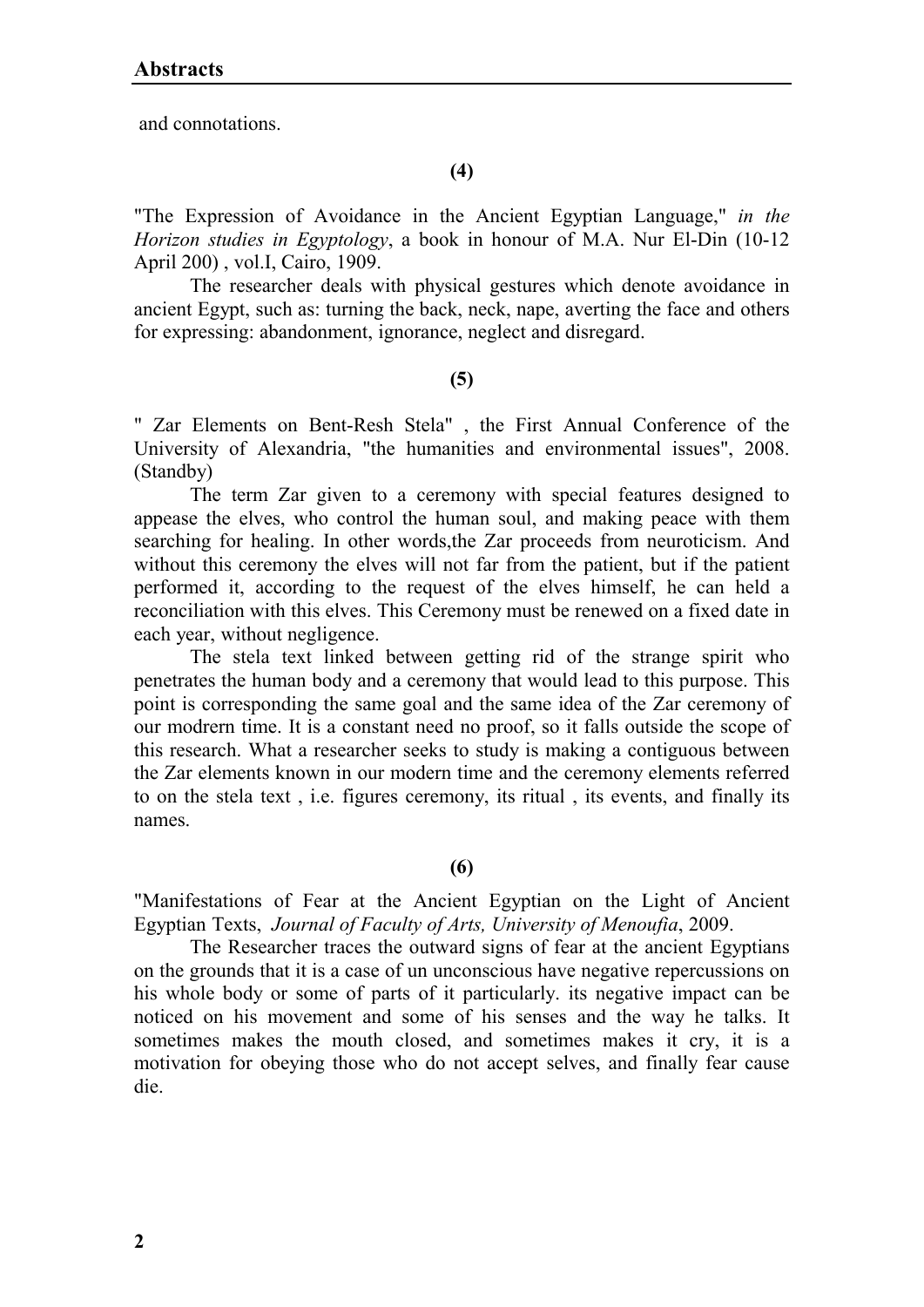# **"The Behaviors' motives Lead to a Good Acting toward the Living King till the End of the New Kingdom".**

The motives means: that Positivity Sequences which used to push the doer to act requested behaviors. So they enthuse the doer to execute all what he invited to act.

According to the previous concept, the researcher will try to bracket these behaviors' motives. This target will reveal the behaviors' kinds which the behaviors' motives lead to it and the methods used to activate it, as well as the factors controlled each of the behaviors' motives order in the old Egyptian texts. Besides knowing the place of both behaviors' motives and its kinds considering to each other in the text body.

## **(8)**

# **"Anger: Its Lexical Meanings and its Motives on the Light of the Ancient Egyptian Texts".**

The researcher collected about twenty-one words found in Ancient Egyptian language, each of them mean anger, as well as many derivations of these words. Specific words may also be added some of these lexical meanings to form expressions denoting to anger and its responses simultaneously. Some of these words expressed the meaning of anger contextually, not lexically, due to the connection between their lexical meanings and the emotional responses of anger.

The emotion stimuli of anger, or stressful events that led to it, combined in Ancient Egypt stimuli related to the abuse and harm to the angry, materially and morally.

The Ancient Egyptian noted, through experience, that anger of the Warrior King had an impact in achieving victory, it is an effect that was proven by modern psychology. This led the ancient Egyptian to connect permanently between the anger emotion of the king and his military activities

Finally, we have another type of anger stimuli associated with the deceased; it is his expectations to be exposed in the afterlife by forms of abuse and harm that would prevent him from obtaining what he wishes.

## **(9)**

# **The Anger effects in Ancient Egypt**

The Ancient Egyptian believed that: the anger emotion has a negative impact on the man and the nature around him. Especially if these impacts issued by respected persons such as: gods, kings and deads.

So some of the Ancient Egyptian texts attributed to it, i.e. the anger emotion, some physical, psychological and social effects. Other texts had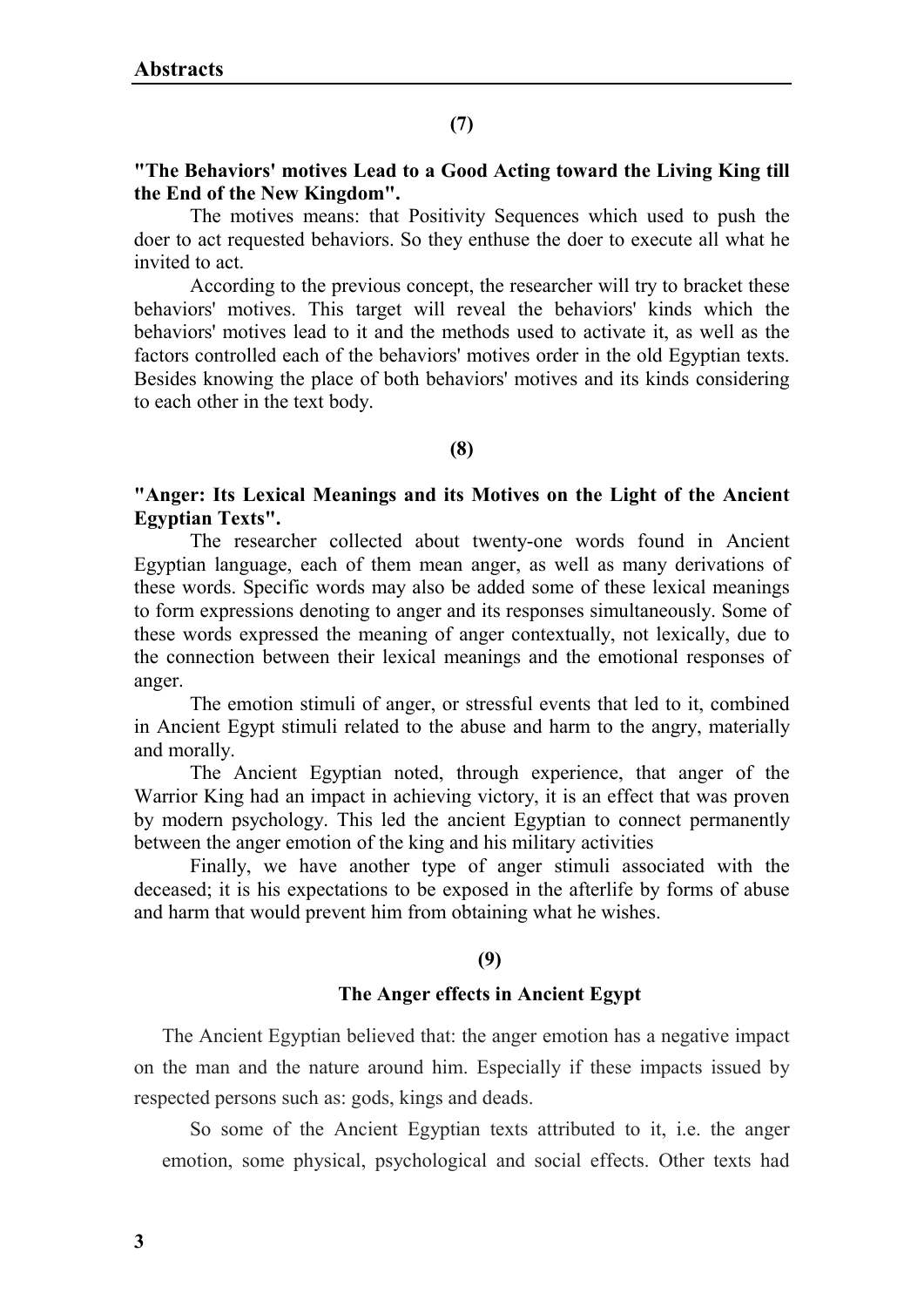literary exaggerations because they made from some natural phenomena and its opposites, besides breaching its laws, effects of the anger emotion

## **(10)**

## **"The Anger Reactions on the Light of the Ancient Egyptian Texts".**

We can classify the anger reactions into two major elements. The first is an internal bodily reactions, while the second is an external behaviors reactions. The Ancient Egyptian texts confirmed that: These reactions influenced obviously on different organs of the human body, such as: the heart, the face, the eyes and the skin in general.

As for the external behaviors reactions, they are recognized through two reactions of enmity behavior, the first is pronunciatory, such as: the angery loud voice, his cry and his hasty speech, i.e. his words precedes his thought. The Second enmity behavior is organic, which denotes to it the angery emotional furious further his attack on his adversary's body.

## **(11)**

## **"Precedence Boasting in Ancient Egypt"**

The ancient Egyptian boasted his precedence in many fields of his life. So he claimed that: he did some achievements which have never been done in the past by anyone except him.

This research is an attempt to identify the topics which the Ancient Egyptian claimed that he was the first one who did it, followed by a study for the syntax of the precedence boasting style.

## **(12)**

## **Stay on Job and Its Bequest as A Behavior's motive in Ancient Egypt**

Stay on Job and its Bequest were used as inspirtings, for their positive sequences, they pushed the doer to act requested behaviors. This research will reveal the first mention of these two motives in the Ancient Egyptian texts, as well as the behaviors' kinds which used to activate it.

The research will answer a group of questions, as follows:

Which of the behaviors' kinds were more related to these two motives?

Was there any logic relationship between the behaviors' kinds and these two motives?

Which of these two motives were used, more than the other, for pushing towards behaviors?

What was their arrangement inside the text? Firstly: comparing each other, and secondly: comparing the other motives, thirdly: comparing the behaviors kinds. What were the factors which controlled this arrangement?

Finally, what were the behaviors which were the closest to these two motives?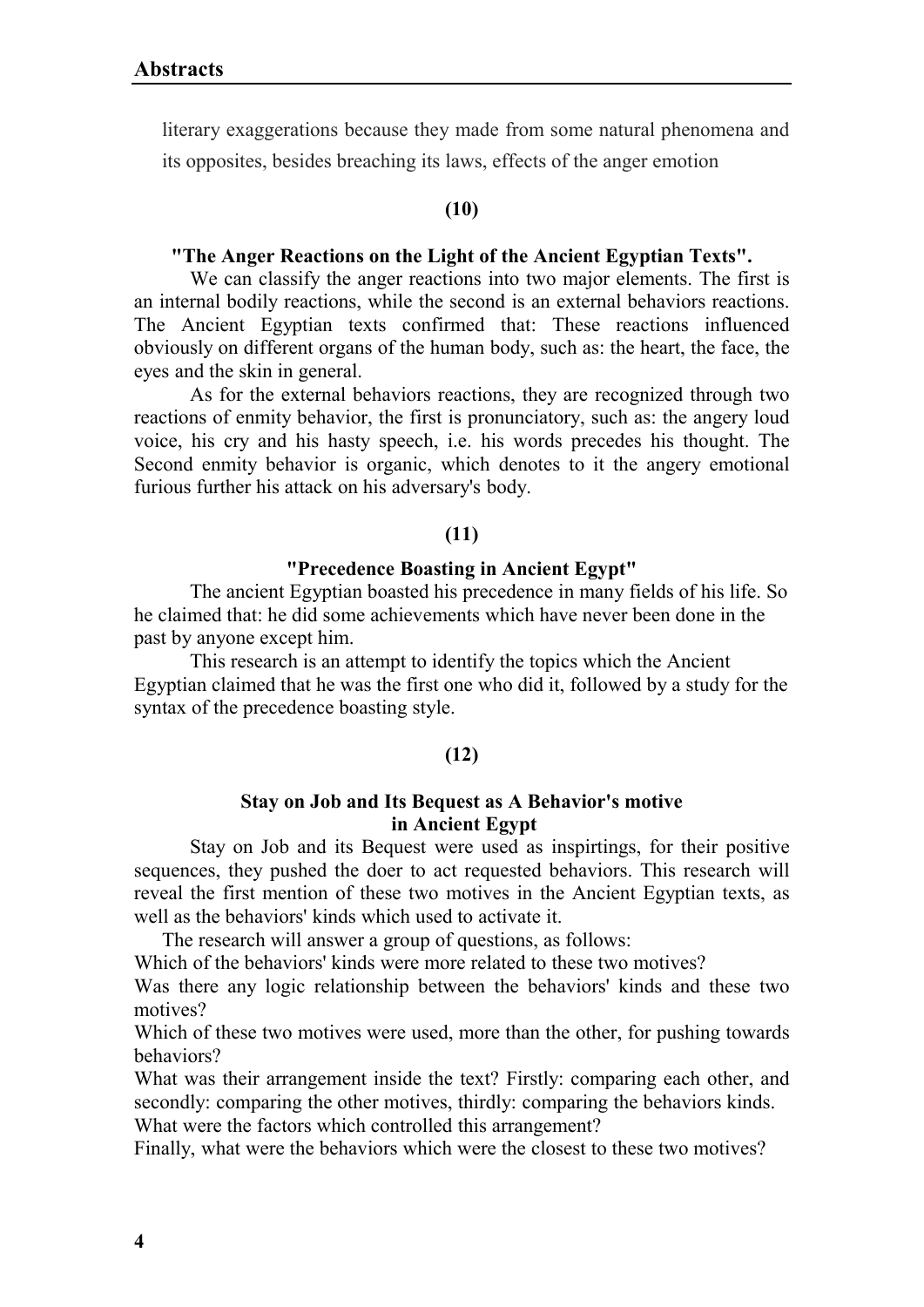# **(13)**

# **"The sign at the End of the word wdi"**

It is not familiar to find word wdi ends with the sign  $\frac{1}{2}$ . This fact is confirmed by many of the hieroglyphic dictionaries as well as those books which specialized in gathering the ancient Egyptian hieroglyphic texts. The previous fact push the researcher to present some explanations concerning two cases

found in the coffin texts written in them the sign at the end of the word *wdi*.

This study revealed that: the sign  $\frac{1}{24}$  didn't put at the end of the word *wdi* before the middle kingdom. And it found thus in the coffin texts which consider its first appearance.

The researcher defined two reasons for putting this sign at the end of the word *wdi*. The first: it may be an abbreviation for one of the words means "fire". This conclusion is confirmed by the first cases of this research. The second: it may present the threat idea with burning, or doing damage by it, as the second case of this research produce, so it considered as a determinative rather than a word means "fire".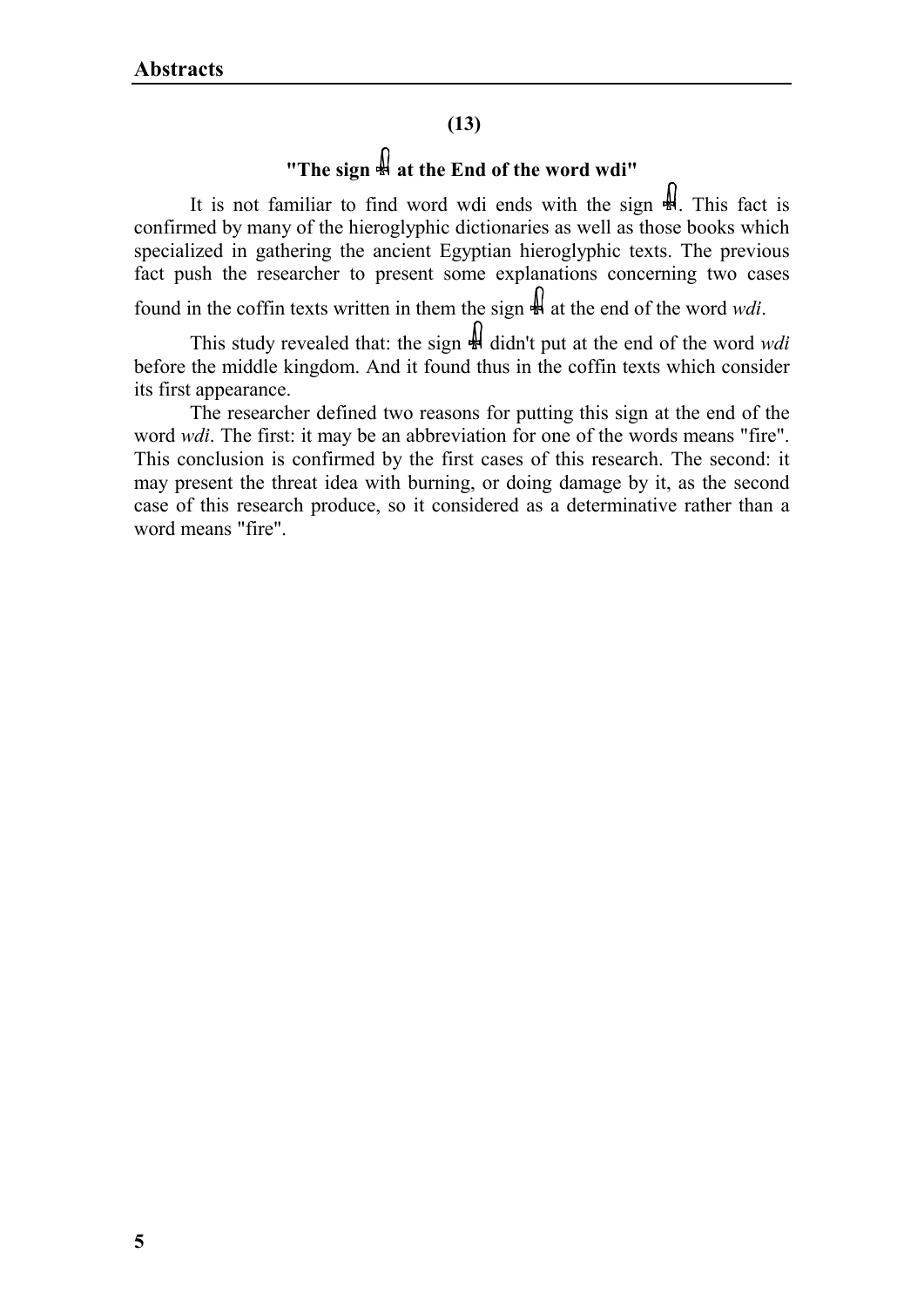**م الأبحاث باللغة العر بیة ُ ثانی لخصات ًا: البحث الأول** 

**بیاناته :** 

"التعبیـر عــن النــدم فــي الأدب المصــري القــدیم" ، مجلــة الإنســانیات ، العــدد الرابــع والعشــرون ، كلیــة الآداب ، جامعة الإسكندریة ، فرع دمنهور ، .2006

### **م ُلخصه:**

عرَّفَ الباحث الندم لغويا ، ورصد مجموعة من الأمثلة التي تؤكد على اعتراف المصري القديم بندمه أحيانا – بالرغم من قلة هذه الأمثلة– وحاول أن يُقدم تحليلا لأسباب حالات الندم التي رصدها ، والنتائج التي أدت إلیها ، وكذلك الأسالیب المتنوعة التي استخدمها المصري القدیم للتعبیر عن هذه الحالة الشعوریة التي تنتابه. وذلك كله من خلال دراسة نماذج من النصوص الأدبیة التي أوضحت أن التعبیر عن الندم في أدبيات مصر القديمة التي تتتاول ما يتعلق بالحياة الدنيا، كان أكثر وضوحا وجرأة من التعبیر عن هذه الفكرة في الأدب الدیني الذي یتناول ما یتعلق بالحیاة الأخرى.

### **البحث الثاني**

### **بیاناته :**

"الـدلالات السـیاقیة للفظـة *Drt*" = یـد" فـي اللغـة المصـریة القدیمـة " فـي كتـاب المـؤتمر التاسـع للإتحـاد العــام للآثــاریین العــرب، النــدوة العلمیــة الثامنــة، "دراســات فــي آثــار الــوطن العربــي" الحلقــة الســابعة، القاهرة، .2006

### **م ُلخصه:**

 أوردت المعـاجم العربیـة والقـوامیس الأجنبیـة العدیـد مـن المعـاني التـي یمكـن أن تشـیر إلیهـا لفظـة " بـد " ، فبخلاف معناهـا المعجمـي – أي ذلك الجـزء مـن الجسـد البشـري – نجـد أنـهـا تـذكر أحيانـا بلفظهـا لتشیر إلى معاني أخرى تتعدى المدلول المادي لها. فالید هي: النعمة والإحسان ، كما أنهـا إشـارة إلـى القـوة ، وأكثـر من ذلك فقد تشـير إلـى الـجماعـة ، فَيُقالُ هم يده أي أنصـاره. وهُم يد علـى غيرهم أي مُجتمعون مُنفقون. كما أن اليد قد تعني فيما تعني الإنقياد والاستسلام. كمـا قد تعنـي اليد المِلكُ ، فيُقال هو فـي يدي أي ملكي وحوزتي. وغير ذلك من المعاني التي يُمكن أن تمنحها لنـا لفظـة اليد. ويـهدف الباحث قياسـا بمـا ررد فـي معـاجم اللغـة الـعربيـة والقواميس الأجنبيـة أن ينتبـع الـدلالات اللغويـة المُختلفـة لكلمـة Drt = "يد حسبما يُمكن أن تقدمه لنا سياق النصوص المختلفة في مصر القديمة. فمن المعروف أن اليد قد تذكر في النصوص المصریة القدیمة في سیاق ما یعطي معنى " الحمایة" ، "السـیطرة " ، و " الخضـوع " ، " الملكیـة " و "إنجاز العمل" ، " الجزاء والعقاب " ، و "المساعدة " وغیر ذلك من المعاني.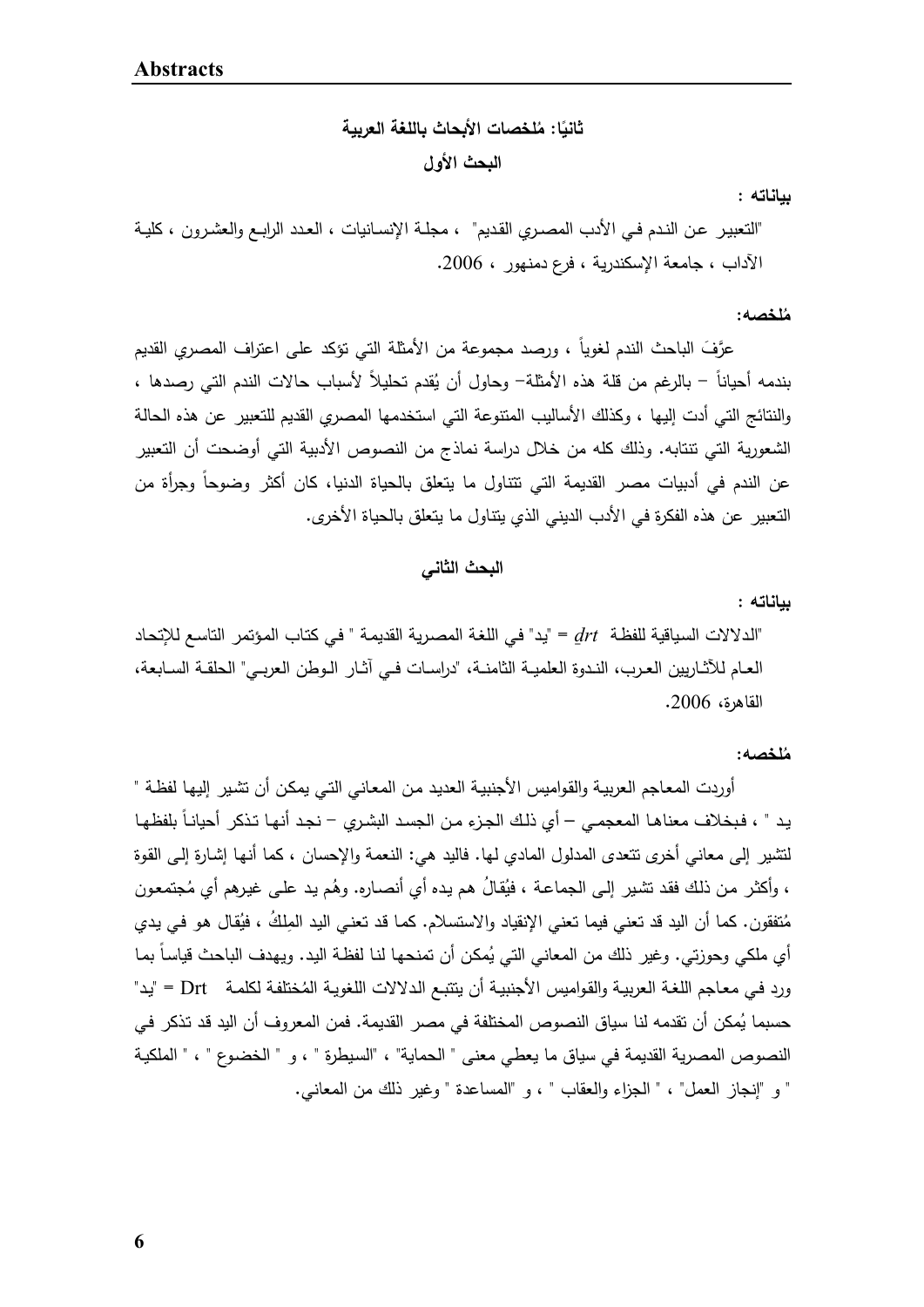**البحث الثالث** 

**بیاناته:** 

"الدلالات السیاقیة للفظة c" = ید/ذراع" في اللغة المصریة القدیمة " في كتـاب المـؤتمر السـادس لكلیـة الآثار بالفیوم ، .2007

### **م ُلخصه:**

استُخدِمَت لفظـة ؟="يد/ذراع" فـي اللغـة المصـريـة القديمـة لتعطـي معـانـي ودلالات لغويـة متنوعـة، يزكي إحداها سياق النص ، وبمعنى آخر إن نتوع المواقف التي تُوَظَّف خلالها هذه اللفظـة هو الذي يؤدي إلــى تنــوع معناهــا مــن موقــف إلــى آخــر. ونتیجــة لــذلك فقــد أضــفت الســیاقات المتنوعــة علــى هــذه اللفظــة مجموعة متنوعـة مـن المعـاني منهـا مـا یتعلـق بالعمـل، ومـنح العـون، والرعایـة، والتـدریب والتعلـیم، والتوجیـه، ومنها ما يتعلق بمعاني الاحترام والتأدب والطاعة، ومنها ما يشير إلى الترحيب والتحية، فضـلا عن معاني السـیطرة والعنـف، والحـرج، و كـذلك الملكیـة والفقـر، و تنـاول الطعـام، بـل والتعبیـر كـذلك عـن مرحلـة الطفولـة، كما أشير بهذه اللفظـة إلـى شخصـية بـذاتها، ووُظّفَت للإشـارة إلـى القرب والمجـاورة، وأخيراً كنـيَّ بـهـا عن معنى الصمت. ولابد أن الباب مفتوحا لأكثر من ذلك، فكلما نتوعت السياقات نتوعت المعاني والدلالات.

**البحث الرابع** 

### **بیاناته:**

"التعبیر عن الإعراض في اللغة المصریة القدیمة " بالكتاب التكریمـي للأسـتاذ الـدكتور عبـد الحلـیم نـور الدین ، القاهرة ، .2007

### **م ُلحصه:**

بتنـاول الباحث توظيف المصـري القديم لبعض الإيمـاءات الجسدية مثل: توليـة الظـهر ، ولـي الـعُنُق ، وإشـاحة الوجـه للتعبيـر عـن معـاني التـرك والمجـران والتجاهـل والإهمـال ، وهـو مـا يُطْلُقُ عليـه فـي اللغـة العربيــة "الإعْـرِاضُ". كمــا عبـر المصـري القديم عن نفس المعـاني الســابقة بالإشـارة إلـى التعطيـل المُتعمـد لبعض حواسه مثـل : صـم الأذن ، وغـض الطـرف. ویـأتي فـي ختـام هـذه الأسـالیب - ویقـدم نفـس مـدلولاتها – الإشارة إلى امتناع حضور المُعرِضِ بكامل جسده عن شخصِ المُعْرَضِ عنه.

### **البحث الخامس**

**بیاناته:** 

"عناصر الزار في لوحة بنت-رش" ، بالمؤتمر السنوي الأول لجامعة الإسـكندریة عـن "العلـوم الإنسـانیة وقضایا البیئة" ، .2008 (احتیاطي)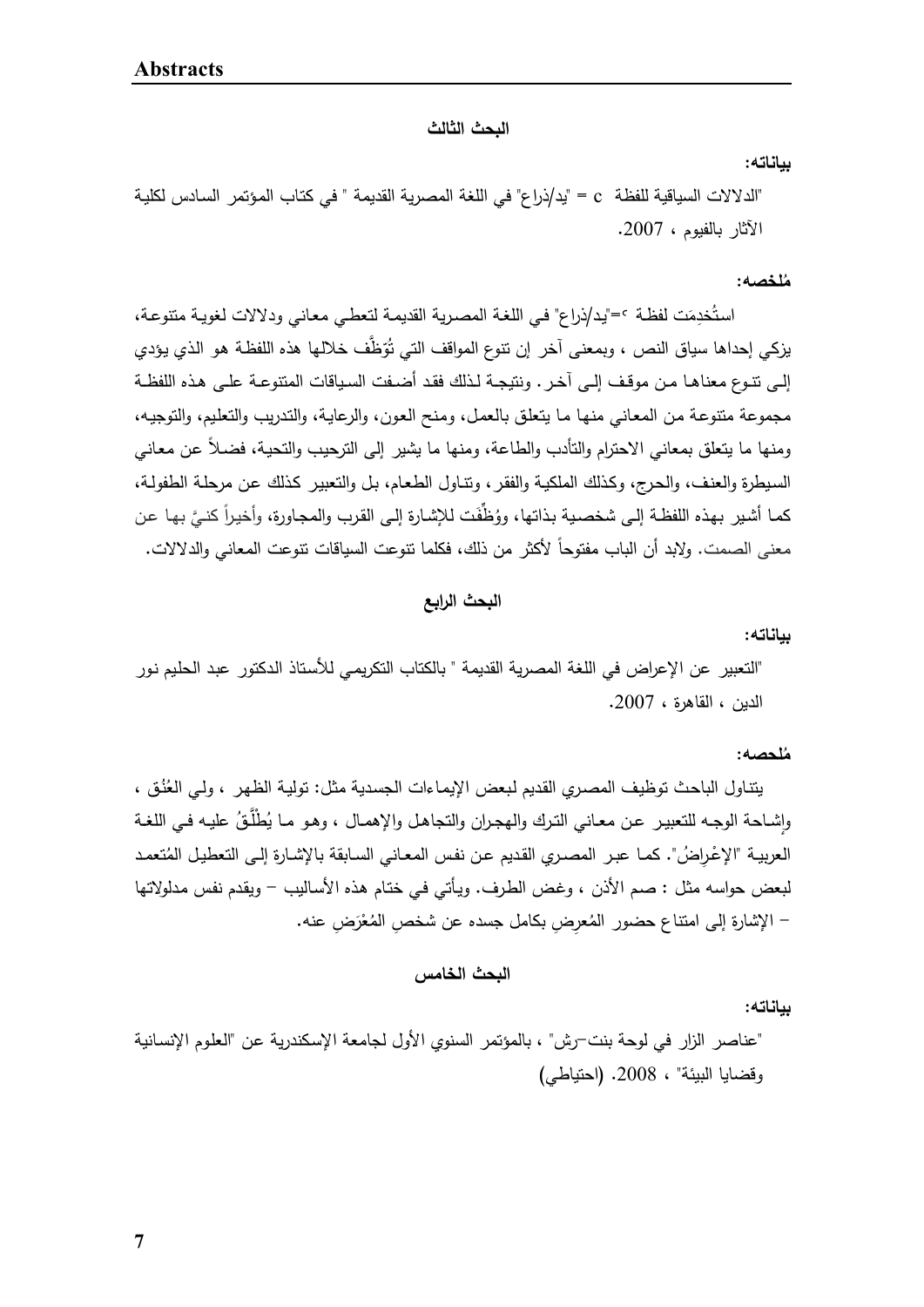**م ُلخصه:** 

الزار مُصطلح يُطلق على حفل ذي مقومات خاصـة يستهدف استرضـاء الجان التـي تسيطر علـى نفس بثىرية ، وعقد الصلح معهم طلبا للشفاء. وبمعنى اخر إن قيام الزار بترتب على حادث المس. وبدون هذا الحفل لا يبتعد الجـان عن المريضـة ، فإذا أقامتـه – بنـاء علـى طلب الجـان نفسـه – عقدت صـلحا معـه – علـى أن يتجدد فـي موعد محدد من كل عام دون إهمـال ، ويعتبر الإهمـال خرقـا للعهد الذي يترتب عليـه أذى المریضـة مـن ذلـك الجـن. ولقـد ربـط نـص لوحـة بنـت-رش بـین الـتخلص مـن روح غریبـة تختـرق جسـد الإنسان وبین إقامة احتفـال مـن شـأنه أن یـؤدي إلـى هـذا الغـرض ، وهـو الأمـر الـذي یتلاقـى - بحـق - مـع نفس هدف وفكرة حفل الزار في عصرنا الحـالي. وهـو أمـر ثابـت لا یحتـاج إلـى إثبـات ، لـذا فهـو یقـع خـارج نطـاق هذا البحث. أمـا مـا يسـعـى الباحث إلـى دراسته فهو عقد مُقاربـة بـين عناصـر حفل الـزار المعروف حاليا وبين عناصر الحفل المُشار إليه بنص اللوحة من حيث: شخصيات الحفل ، وطقوسه ودرامـا أحداثـه ، وأخیرا ً مسمیاته.

## **البحث السادس**

**بیاناته:**

" مظـاهر الخـوف عنـد المصـري القـدیم فـي ضـوء النصـوص المصـریة القدیمـة ، مجلـة مركـز الخدمـة للإستشارات البحثیة ، كلیة الآداب ، جامعة المنوفیة ، 2009.

### **م ُلخصه:**

یتتبع الباحث المظاهر الدالة على الخوف عنـد المصـري القـدیم علـى اعتبـار أنـه حالـة شـعوریة لهـا انعكاساتها السلبية على جسده إجمالا أو بعض أعضـاءه تخصيصـا. كمـا يُلمـح أثرها السلبـي علـى حركتـه وبعض حواسـه وطريقـة كلامــه. وهـو مُلجم للسـان أحيانـا ، وُمطلـق لصـرخات الفم أحيانـا أخـرى ، ودافـع لطاعة مَنْ لا ترضـي الأنفس ، ومُذهق لحياة الخائفين أحيانا.

# **البحث السابع**

**بیاناته :** 

"مُحفِّزات توجيه السلوك لصالح الملك الحي في مصر القديمـة حتى نـهايـة الدولـة الحديثـة"، *مجلـة كليـة* الآداب، جامعة المنوفیة، .2011

**م ُلخصه:**

بُقصَّد بالمُحفِّزات تلك النتائج الإيجابية التي يُرغَّبُ بـها فـي إلتزام الـعمل بتوجيهات سلوكية بذاتها،<br>. بحيث تُثيرُ في المُرغَّبِ دافع إنزال هذه التوجيهات موضـع النتفيذ. وتسـعـى هذه الدراسـة –تأسيساً علـى المفهوم السابق– إلـى استجلاء المُحفِّزات التي وُظُّفَت للدفع في إتجـاه العمل لمـا فيـه صــالح الملك الحي. ومن ثم الوقوف على موضوعات توجيه السلوك في هذا الصدد، والوسـائل التـي انْبُـِعَت لتفعيلها،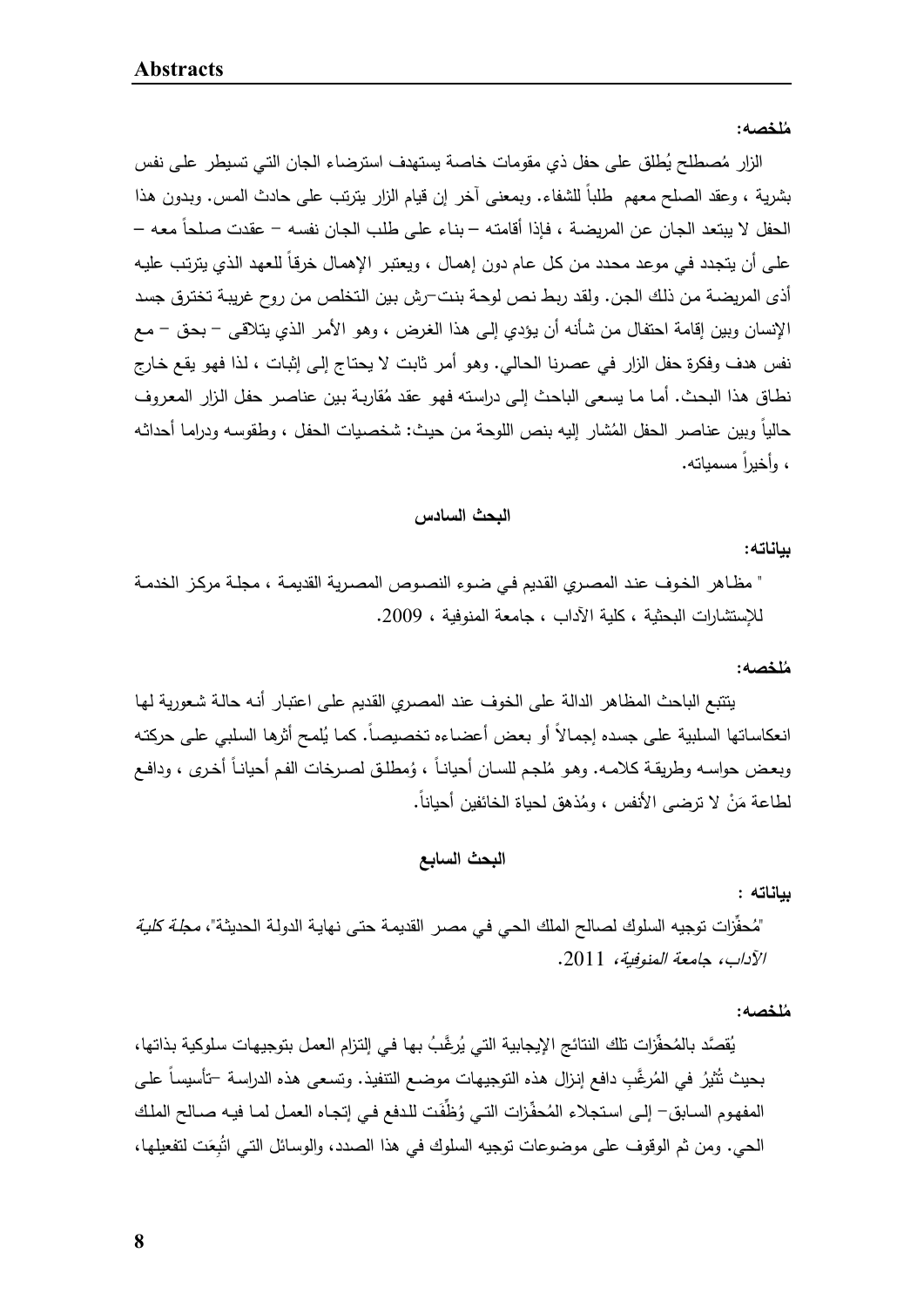رالعوامـل التـي تحكمـت فـي ترتيب المُحفَّزات الدافعـة إليهـا، فضــلاً عـن موضــع تلـك المُحفِّزات ترتيبـاً بالنسبة لهذه التوجیهات.

رقد اتضـح من خـلال هذه الدراسـة أن موضـوعات توجيـه السلوك لصــالح الملك الحـي تُمثِّلُ فـي مجموعها مظاهر لفكرة طاعة الملك والولاء له. فمنها ما اتسم بطابع العمومیة فدعى إلـى عمـوم طاعـة الملـك بالحـث علـى اتباعـه، وتنفیـذ أوامـره. فـي حـین اتسـم بعضـها الآخـر بالطـابع الحركـي مثـل: إلقـاء الـنفس أسـفل نعلـي الملـك، وتقبیـل الأرض فــي حضـرته، والإنحنــاء لـه. بینمـا اتسـمت توجیهـات أخــرى بأنهـا أكثـر إیجابیـة فـي التعامـل مـع مصـالح الملـك، فخرجـت مـن إطـار المظهریـة إلـى الإطـار العملـي، فطالبت بتقدیم الهدایا، وبناء المباني، وحفر القنوات.

رلم يُغفل التوجيـه المعنوي فرُغًبَ فـي إظـهـار الـحب لشـخص الملك، وإنزالـه المنزلـة التـي تليق بـه<br>. بتقــدیم الإحتــرام الواجــب لــه، ومدحــه، وتعظیمــه. وعــدم الإســاءة لشخصــه أو التــآمر ضــده، بــل توجیــه الدعاء لصـالحه. واحترام ترسيمه لحدود الأراضـي، والحفاظ علـى حدوده السياسية. وتدعيمـه خارجيـا سلما وحربا باحترام المعاهدات السلمية التي يعقدها مع البلدان الخارجية، ومُساندته عسكريا.<br>-

أمـا عـن المُحفِّزات التـي رُصِـدَت لتفعيـل توجيــه السـلوك لصــالح الملـك الـحـي، فقد تتوعـت بـين مُحفَّزات عامة مثل: حيازة مُجمل الخير ، والرخاء، أو نجاح المقصد إجمـالاً، فضـلاً عن عُلو الشأن.<br>-وضمان عمَل المُرغَّب لصالح المُرغَّب بكل صور العمل لصالحه. وهناك كذلك مُحفَّزات خاصـة، منها مــا يخــتص بالضــروريات الأساسـية للحيــاة مثـل: حيــازة الحيــاة، أو نفَســها، وتـوفر الطعـام، والتمتــع بالصـحة، والحفـاظ علـى الممتلكـات (المنـزل، والأرض، والخـدم). ومنـهـا مـا رَمَزَ إلـى مُكافـأة الملك أو عطـاءه إجمـالاً. فضـلاً عن شرف البنوة لـه، وضمان عدم التعرض لعقابـه. كمـا مثَّلت حيـازة منزلـة الــ im3hw مُحفِّز دافع لحُب الملك.ولم يجد المصر*ي* القديم غضاضة في استخدام نوعيـة مـن المُحفِّزات تتسم بالمُبالغة ومنها الإدعاء بألوهية من أطاع الملك ووالاه.

رقد انتهج المُرغَّب سُبُلاً عدة في سبيل ضمان أكبر قدر مُمكن من إنزال المُرغَّب السلوك الموجَّه إليه موضـع التنفيذ، منهـا: تكرار كل من التوجيـه السلوكي والمُحفِّزات الدافعـة لإلتزامـه، وتقديم المُحفِّز على توجيه السلوك، وإِنتقاء مُحفِّزات تمثل أهمية خاصـة للمُرغَّب.

رلكي يُحقق المُرغِّب قدراً من المُلاءمة بين السلوك الموجَّه إليه وبين المُحفَّزات الدافعه لتفعيله لجأ إلى عدة أساليب منها: الإيمان بقدرة القائم على تفعيل المُحفِّزات، كأن يُرَد تحقيق هذه المحفزات لقدرة ملكية، أو إل<sub>ع</sub>ية. فضلا عن الإعتماد على مُبررات أسطورية.<br>.

كما تحكم في ترتيب المُرغِّب للمُحفِّزات التي ساقها للدفع في إتجاه العمل بتوجيهه السلوكي عدة عوامل منها: ترتيبها وفقاً لأهميتها، ومراعـاة تتاسبها مـع المراحل الحياتيـة للإنسـان، ومراعـاة تصـدير العام على الخاص قصداً للإجمال ثم التفصیل.

وأخيرا قدم الباحث جدولا يوضح ترتيب كل من توجيه السلوك لصـالح الملك ومُحفزات العمل بـه، وقد انضىح منه أنه غالباً ما يتقدم توجيه السلوك على المُحفّزات الدافعه إلى تفعيلـه، وأنـه نـادراً مـا يتقدم المُحفِّز على السلوك الموجه إليه. وقد أشارت نتويعات أخرى إلى محاولـة الجمـع بـين هذا وتلك، كأن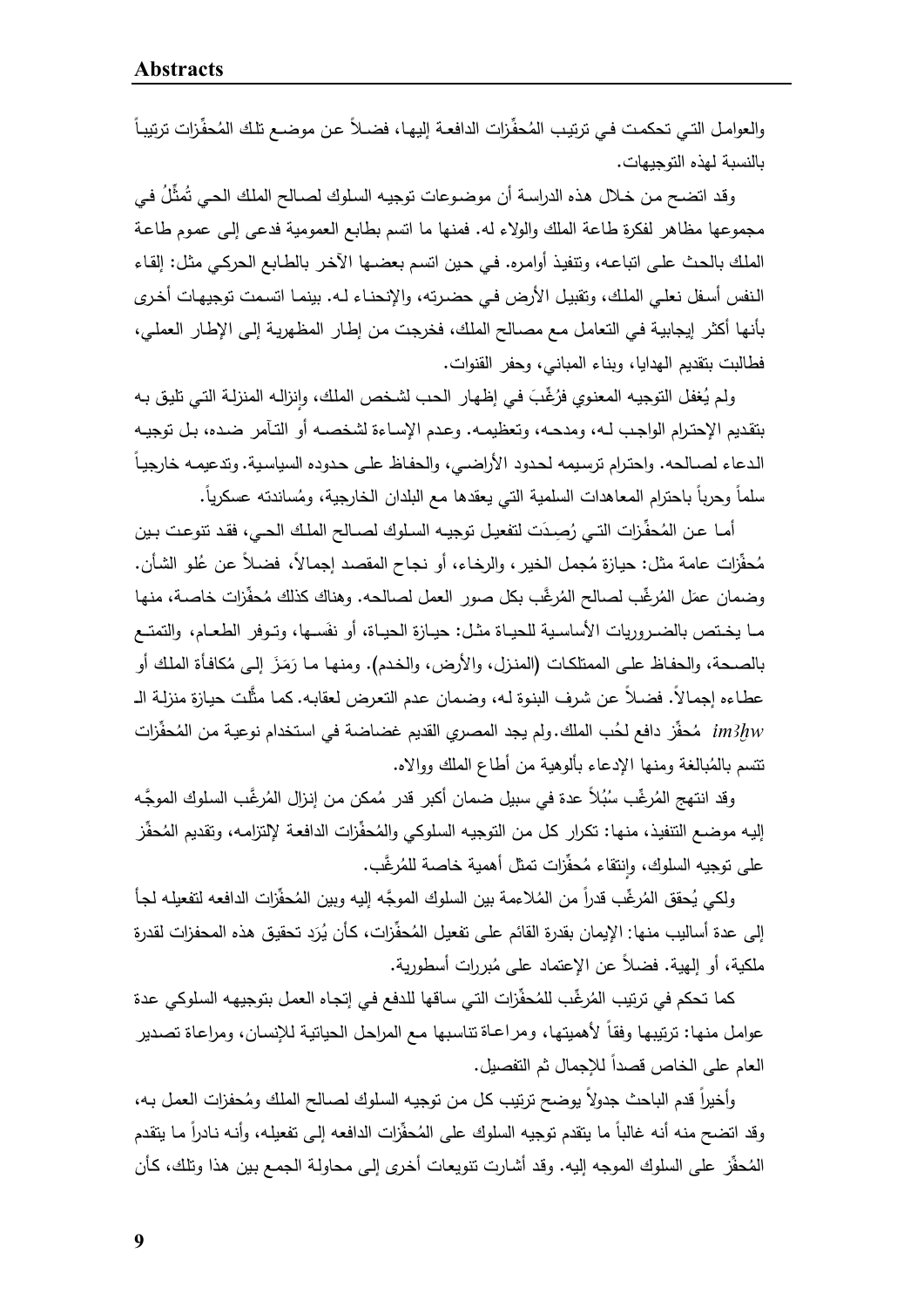تضـع توجيـه السلوك بـين مُحفزين، أو تضـع المُحفِّز بـين توجيهين للسلوك، بـل وأن تجمـع فـي حالــة الترغيب الواحدة بين تقديم المُحفِّز وتأخيره.

### **البحث الثامن**

### **بیاناته:**

"الغضـب: مُفرداتــه ومُثيراتــه فـي ضــوء النصــوص المصــريـة القديمـة"، ح*وليــة أبـجـديات*، الـعـدد الســابـع،<br>" الإسكندریة، .2012

**م ُلخصه:**

جمع الباحث إحدى وعشرين كلمة من الكلمات الدالـة علـى الغضـب فـي مصـر القديمـة فضـلا عن ٍ كثیر من الاشـتقاقات لبعضـها بإبـدال علامـات منهـا بـأخرى، أو تضـعییف بعضـها، أو إضـافة علامـات أخرى لمها (تـاء المصـدر ، 5 السببية). كمـا قد تُضـاف لبعضـها كلمـات بذاتها لتكوين تعـابير تعبر عن معنـى الغضـب، وتوحي فـي الوقت ذاتـه ببعض الاستجابات الدالـة عليـه. وقد لاحظ الباحث أن قسما من هذه الكلمات وُظِّفَ للتعبير عن معنى الغضب سياقياً، وليس معجمياً؛ وذلك لعلاقة المُشابهة بين معناها المعجمي وبعض استجابات الغاضب الإنفعالیة.

ولقد تنوعت ثیرات انفعال الغضب أو الأحداث الضـاغطة التـي أدت إلیـه عنـد المصـري القـدیم م مـا ُ بين مُثيرات نتعلق بالإساءة والضرر بشخص الغاضب مادياً ومعنوياً (كهتك عِرضـه– الإعتداء البدنـي علیـه- خسـارته مـا یؤملـه- الاخـتلاف فـي الـرأي معـه- التقصـیر فـي حقـه). ومثیـرات تتعلـق بالغضـب نتیجـة لسـوء سـلوك الآخـر، وأخـرى ذات صـلة بالحـاكم وأمـن الـبلاد. ومـن البـدیهي أن یـرتبط هـذا النـوع الأخیـر مـن المثیــرات بشــخص الملـك (كغضـبه لتــأخر حسـم المعــارك- أو للخــروج علیـه وعلـى مصـر وتهدید أمنها).

كما لاحظ المصري القديم –وفقا للتجربـة– أن اتصـاف الملك المُحارب بانفعال الغضب لـه تأثيره فــي إحــراز الانتصــار- وهــو أثــر أثبتــه علــم الــنفس الحــدیث- ممــا دفعــه إلــى الــربط الــدائم بــین انفعــال الغضـب لدى الملك ونشـاطـه الحربـي؛ ومن ثـم مثلت الرغبـة فـي الانتصـار مُثير دائـم للغضـب الملكـي فـي الـحروب. وهـو مـا يُعرف فـي علـم النفس الـحديث بـردود الأفعـال السلوكية. ويـأتـي فـي ختـام هذه المثيرات نوع ارتبط بشخص المتوفى، يُطلِق عليه علم النفس الحديث: "التوقعات". فقد توقع المتوفى في مصر القدیمة أن یتعرض لصنوف من الإساءة والضرر في العالم الآخر مـن شـأنها أن تحـول دون ما يؤمله في هذا العالم. وقد مثَّلَت بالنسبة له مُثير قوي لإنفعال الغضب لديه.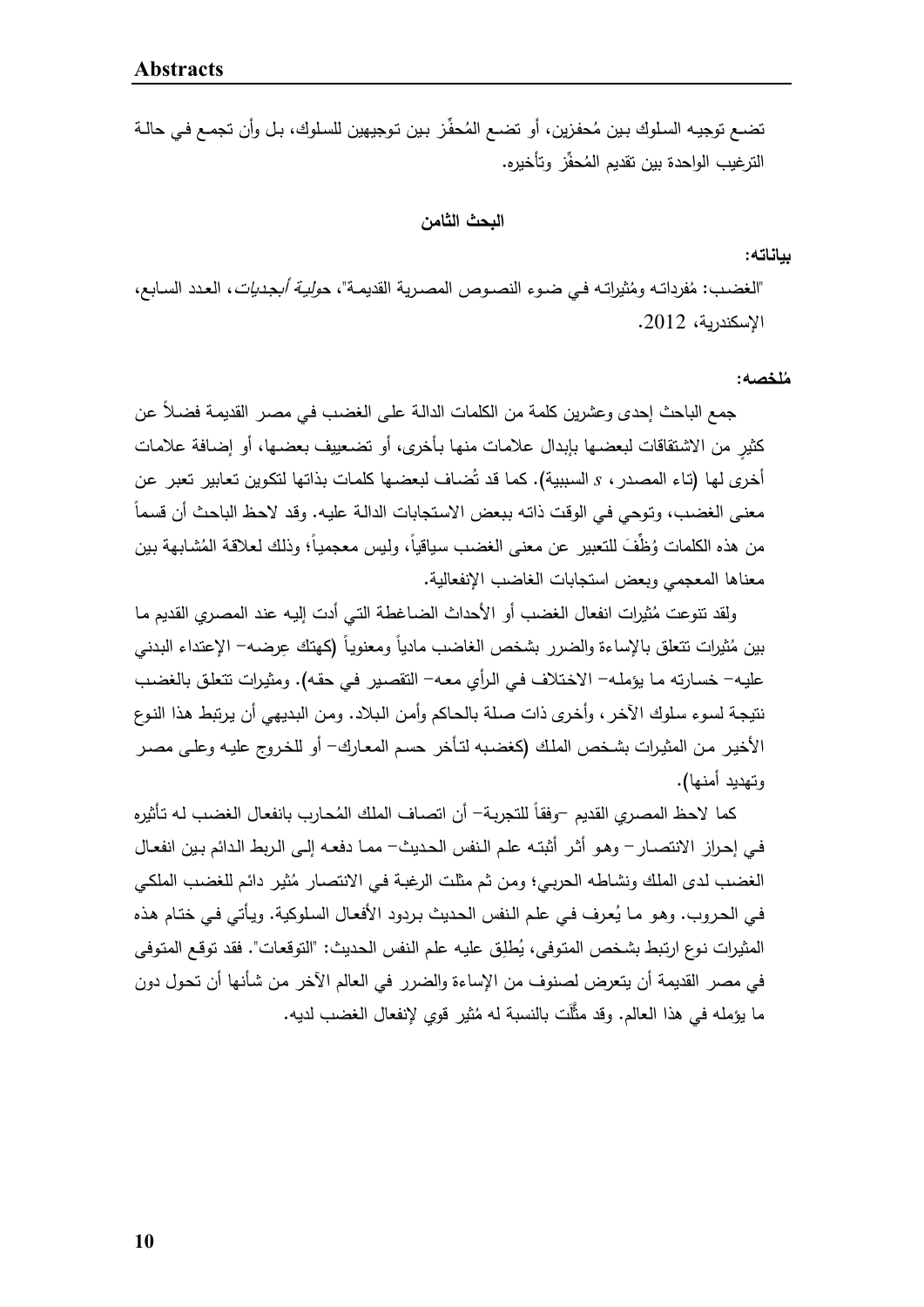**البحث التاسع** 

**بیاناته:** 

"الآثـار المُترنبـة علـى الغضـب فـى مصـر القديمـة"، *مجلـة الإنسـانيات*، العدد الثـامن والثلاثـون، كليـة الآداب-جامعة دمنهور، ینایر 2012

**م ُلخصه:**

امن المصري القديم أن الغضب انفعال له تأثيره السلبي على الإنسان والطبيعة من حوله، خاصة إذا ما صدر عن شخصيات يُرهَب جانبها كالألهة، والملوك، والموتى. فنسبت له بعض النصوص المصرية القديمة اثارا جسدية ونفسيه واجتماعية. وجنحت به أحيانا إلى المُبالغة الأدبية عندما جعلت من بعض الظواهر الطبیعیة ونقیضها، بل ومن خرق بعضها لمألوفها أثرا ً من آثاره.

وتتمثل آثار الغضب السلبیة على الإنسان في أنه جالب للمرض، وهو وسیلة یعبر بها الإله عن سخطه على من عصاه، فيعميه في الحياة الدنيا إن شاء، ويصيب جسده في الآخرة الفناء، فيُبعِد عنه نعمة البعث والبقاء. ثم هو مُحرِّك لنزعات الإعتداء ضربا وقتلا وإِفناء. وجالب لمشاعر الحزن والخوف. وسبب للتیه والتشرد في الأرض والحرمان من المیراث والزوجة.

وقد بالغت بعض النصوص في التعبیر عن أثر انفعال الغضب، فجعلت من بعض الظواهر الطبیعیة أثرا من آثاره، كخمول حركة الهواء، وعدم هطول الأمطار أو على النقیض السیول الشدیدة. ً كما عدَّ المصري القديم خرق بعض الظواهر الطبيعة لمألوفها أثراً من الآثار المعبرة عن إنفعال الغضب مثل: امتناع شروق الشمس، وزلزلة الجبال، وارتطام السماء بالأرض.

**البحث العاشر** 

**بیاناته:** 

"استجابات الغضب في ضوء النصوص المصریة القدیمـة"، مجلـة الإنسـانیات، العـدد التاسـع والثلاثـون، كلیة الآداب-جامعة دمنهور، یولیو .2012

**م ُ َّ لخصه:**

تنوعت الاستجابات الدالة على الغضب ما بین استجابات جسدیة داخلیة، وأخرى سلوكیة خارجیة. فمن أجزاء الجسد التي أشار المصري القدیم إلى استجابتها لهذا لإنفعال: القلب، والوجه (سخونته أو حمرته)، والعين (إحمرارها أو بُكائها)، وجِلد الجسد إجمالاً (سخونته وإحمراره كذلك). بینما شكَّلَ الإنفعال ذاته السلوك الخارجي للغاضب، فتبدى ذلك في استجابتین سلوكیتین هجومیتین، الأولى: لفظية، ايتها ارتفاع صوت الغاضب وصُراخه، فضلا عن العجلة في كلامه بحيث يسبق تفكيره تعبيره. أما الثانية: فبدنية، آيتها تهيج الغاضب الإنفعالي واعتداءه على جسد من غَضِبَ عليه ضربا أو قتلا.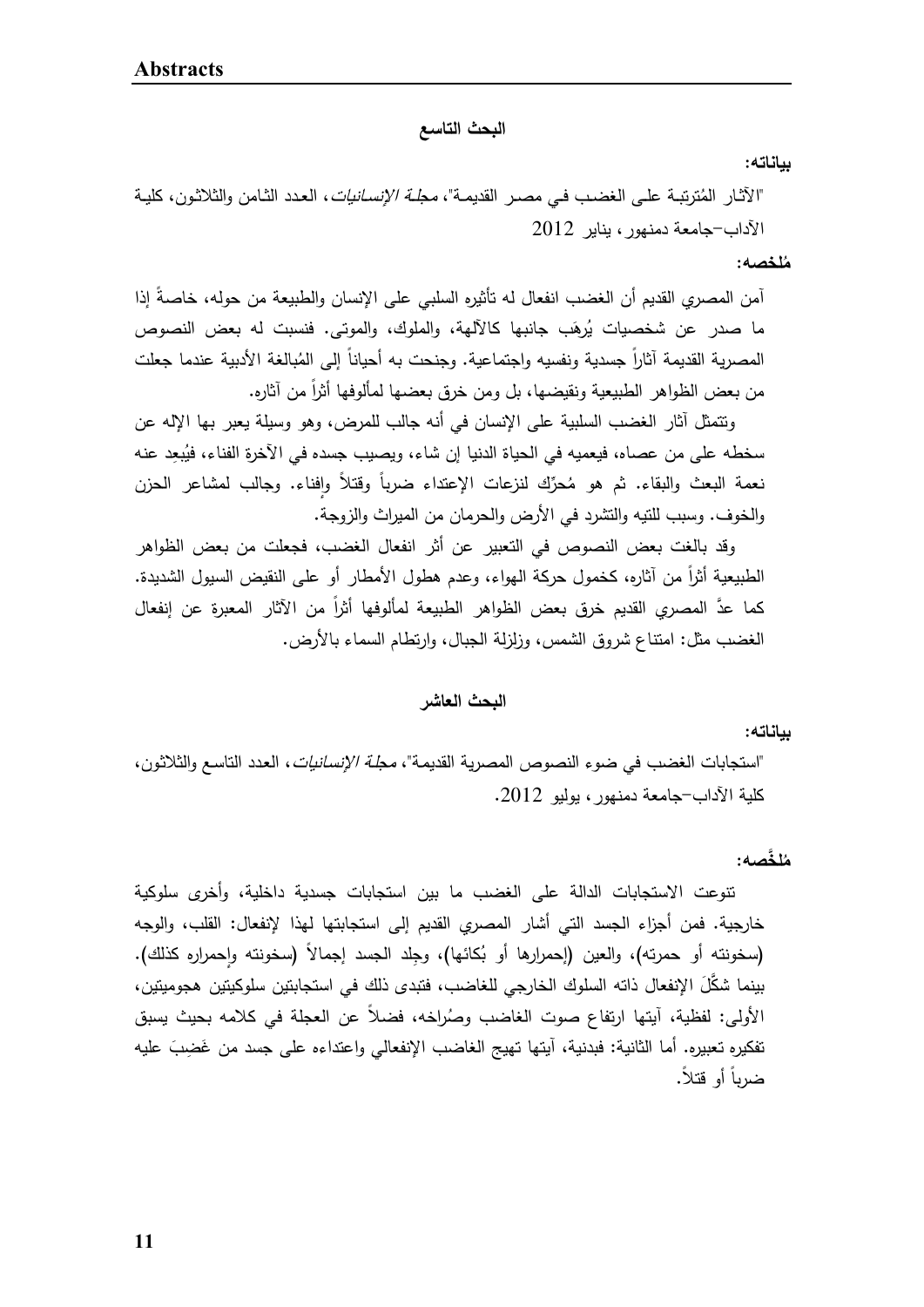**البحث الحادي عشر** 

**بیاناته:** 

المُباهاة بالسبق في مصر القديمـة، في: كتـ*اب المـؤتمر السـادس عشر للإتحـاد الـعام للآثـاريين الـعرب* ، القاهرة، 2013م.

## **م ُ َّ لخصه:**

 تباهى المصري القدیم بحیازته لقصب السبق في العدید من نـواحي الحیـاة المتنوعـة. فـادعى أنـه أتـى مــن ســوابق الأعمــال مــا لــم یأتهــا مــن ســبقه. ویعــد هــذا البحــث محاولــة لرصــد الموضــوعات التــي بــاهى المصري القدیم بسبقه فیها، یعقبها دراسة لبنیة أسلوب المُباهاة بالسبق.

و یهدف البحث إلى الإجابة عن مجموعة من التساؤلات منها: مـا هـي الأعمـال التـي فـاخر المصـري القديم أنـه كـان لـه قصـب السبق فـي إنجازهـا، وأنـه أتـي فيهـا بمـا لـم يـأت بـه أحد، أو تلك التـي بـاهي بأنهـا أنـجِزَت لـه –دون غيره– لأول مرة؟ ومـا هـي أقدم موضـوعات المُباهـاة بالسبق وأكثرها وروداً فـي النصـوص المصـرية القديمـة؟ ثـم مـا هـي أنمـاط السبق التـي عرفـهـا المصـري القديم؟ وهـل ضـمت موضـوعات المُباهـاة بالســبق أعمــالا مسـتحدثة ســجلها التــاريخ؟ أم أن الأمــر لــم يخــرج عــن نطــاق المبالغــات؟ أم جمعـت الموضوعات بين هذا وتلك؟ وأخيرا ما هي بنية الأسلوب المُستخدم للتعبير عن فكرة المُباهاة بالسبق؟<br>.

> وقد اتضح من خلال هذه الدراسة ما یلي: أولا: بالنسبة لموضوعات المُباهاة بالسبق:<br>.

تعددت الموضـوعات التـى بـاهى المصـري القديم بحيازتـه لقصـب السـبق فيهـا مـا بـين موضـوعات سياسـية، وإداريــة، وإقتصــادية، وإجتماعيــة، وعسـكرية، ودينيــة، وأخـري ذات طــابـع جغرافــي، فضـــلا عـن **׀** ٕ **׀** موضـوعات شخصـية الطـابـع... وغير ذلك من الموضـوعات مثل المُباهـاة بالسبق فـي إحضـار الأقزام من الجنوب أو ترمیم مباني الأسلاف.

ويُعد مُباهاة بعض الموظفين بسبقهم في الحصول على بعض الإنعامـات الملكيـة الجنائزيـة من أقدم موضـوعات السبق فـي مصـر القديمـة. يليهـا فـي الأقدميـة الموضـوعات المتمثلـة فـي تعيـين الملك فَلان من الموظفين في وظيفة يتبـاهي بأنـه أول من تقلدها، أو تكليفه بمهمـة مـا. وهو مـا يُلمِح إلـى أن الـجنوح إلـى المُباهاة بالسبق لم يدفع إليه ابتداءً قدرات إبداعية شخصية بقدر ما ارتبط بتفضل الملك وعطـاءه. هذا في حين يُعد المُباهـاة بالسبق فـي إقامـة المبـاني الخاصــة بالآلـهـة هـي أكثـر الموضـوعات التـي بـاهي بعض الملوك وموظفیهم في السبق إلیها.

وبالرغم من أن الأصل في موضوع المُباهاة بالسبق هو إنجاز الشـئ أو الحصـول عليـه لأول مرة – وهو مـا عبرت عنـه جُل موضـوعات السبق المُشـار إليهـا فـي مـتن البحث– إلا أنـه أشـير إلـى أنمـاط أخرى مـن السـبق تمثلـت فـي: الإبـداع فـي الإنجـاز، وبمعنـى آخـر إنجـاز الشـئ علـى غیـر مثـال سـابق، أو سـرعة الإنجاز ، أو المجهود الذي بُذِلَ لتحقيقه. كما قد يكون في إنجاز مهام أو وظـائف متعددة مـا يستحق أن بصفه المصري القديم بالسبق. وقد يكون السبق أحيانا نتويه إلى الطبيعة الفائقة لما يُجلب، أو كميته.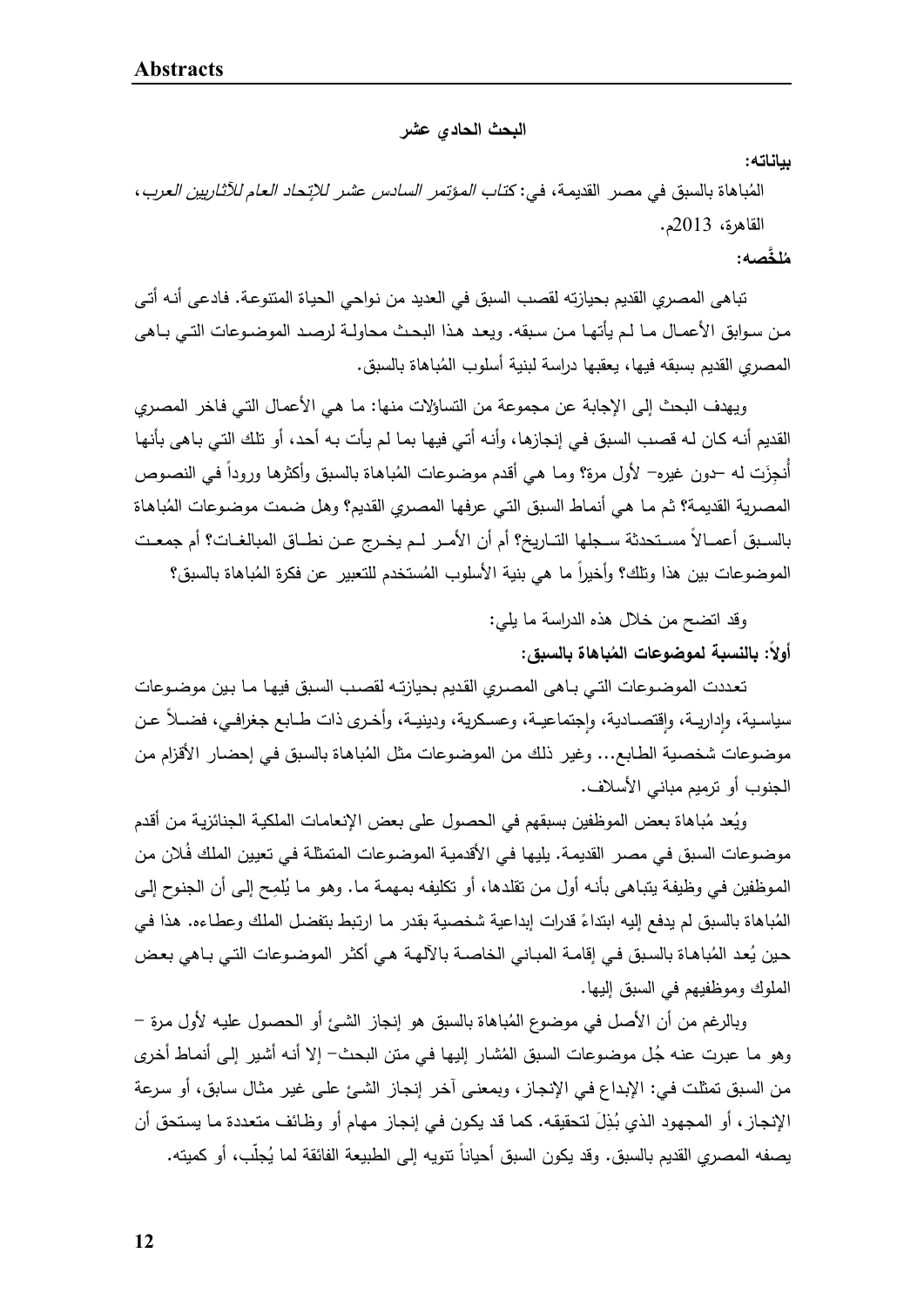ولم يرتبط السبق دائمـا بقدرات شخصـيـة، وبمعنـى اخـر ليس شرطا أن يُبـاهي المُتبـاهي بمـا أنجزه، فقد يُباهي بما أنجِز له، كأن يُباهي بما قُدِّمَ له من انعامات ملكية جنائزية، أو بما حصـل عليـه من حظوة<br>. ملكیة، أو بما أُفیئ علیه من تكریم إلهي.

كما لم تخل موضوعات المُباهاة بالسبق من بعض المُبالغات التي يُمكن تصنيفها إلى ثلاثة أقسام: مُبالغات تخالف المُتعارف عليه تاريخياً، وثانية تتسم بتعظيم ما جُلِبَ كيفاً وكماً؛ لنتلاءم مـع الإدعاء بأنـها غير مسبوقة. وثالثة نتسم بتعظيم ما مُنِح للُمباهي بقصد إعلاء شأنه وقدره.

ثانيا : بالنسبة لبنية أسلوب المُباهاة بالسبق:<br>.

تنَالف بنيـة أسلوب المُباهاة بالسبق من سبعة عناصـر ، هي: جمُلـة منفيـة، جُملـة مثبتـة، موضـوع السبق، صاحب السبق (المُتباهي)، طرف المُقارنة، نقطة زمنية، مكان موضوع السبق. ولم تجتمع كل هذه العناصــر الســبعة فــي نمــوذج واحــد، فأقصــى مجموعــة مــن هــذه العناصــر اجتمعــت فــي نمــوذج واحــد هــي خمسة عناصر.

وتعد الجملة المنفية هي العنصر الثابت الذي لم يختف من بنية أسلوب المُباهاة بالسبق في كل الأمثلة التي جمعها الباحث. كما أنها تتقدم على ما سواها في غالبیة نماذج تتـابع ترتیـب عناصـر بنیـة هـذا الأسلوب، ونـادرا مـا يتقدم عليهـا أحـد عناصـر بنيـة هذا الأسلوب. بـل إنـه قد تُذكر أكثـر مـن جملـة منفيـة داخل مثال المُباهاة الواحد؛ لتأكيد نفي حدوث الفعل المُتباهى به، وإِثباته للمُباهي.

وتُعد جملة نفي الوجود الإسمية التي تقع بها أداة النفي n أو *nn* خبر مُقدم بمعنى غير موجود + (طـرف المُقارنــة) كمبتـدأ مـؤخر . مـن أكثـر الجمـل الإسـمية اسـتخداما لتكـوين الجملــة المنفيــة بأسـلوب المُباهاة بالسبق. وذلك للتأكيد علـى نفـي وجود مَنْ يُضـاهي المُتباهي فـي حيازتـه للفعل المُتباهى بـه، أو بمعنى آخر نفي وجود طرف الم ُقارنة.

وقد عمد المصري القديم أن نتضمن الجملة المنفية –في غالبية جمل المُباهاة بالسبق– ما يعبر عن النفي المُطلَّق الذي يتسم بالعمومية وعدم التخصيص للتأكيد على استحالة حدوث الفعل المُباهى بـه لغیر المُتباهى، وذلك بنفى سماعه أو رؤيته –مكونـا المعرفـة الأساسيان- ومن ثـم معرفتـه، أو حتـى وروده علـى فكــر بشــر، أو حدوثـه ووجــوده علــى أرض الواقــع، أو إقـدام أي مــن البشـر علــى فعلــه. ویعتبـر النــوع الأخير من أنــواع النفــي المُطلـق –أي نفـي الـعمـل– هـو أكثـر أنــواع النفــي المُطلـق ورودا بـجمـل المُباهـاة بالسبق المنفیة.

أمـا فيمـا يتعلق بالجملـة المُثبتـة فتُعد الصـيـغة: *sdm.n.f هـي* أكثـر الصـيـغ التـي وردت عليهـا هذه الجملـة ببنيـة المُباهـاة بالسبق. كمـا قد تُستخدم الجملـة المُثبتـة استخداما مُستقلا عن الجملـة المنفيـة، لتعبر ب بمفردها عن الم اهاة بالسبق. وذلك بأن یسبقها، أو یتلوها بعض التعبیرات مثل: *tpy sp*" **المرة الأولـى**"، *m* ُ َّ " التـي تشـیر إلـى أن الحـدث الم ـف ُ *tp SAa*" **البدايـة الأولـى** بـاهى بـه یحـدث للمـرة الأولـى فـي التـاریخ. ُظ وقـد یو الفعل  $\bm{m}$  "يجهل" ليضـع الـجملة شكلاً في الإثبات، في حين يعطيها معنـى النفي. وكأنـه نـاب بمعنـاه عن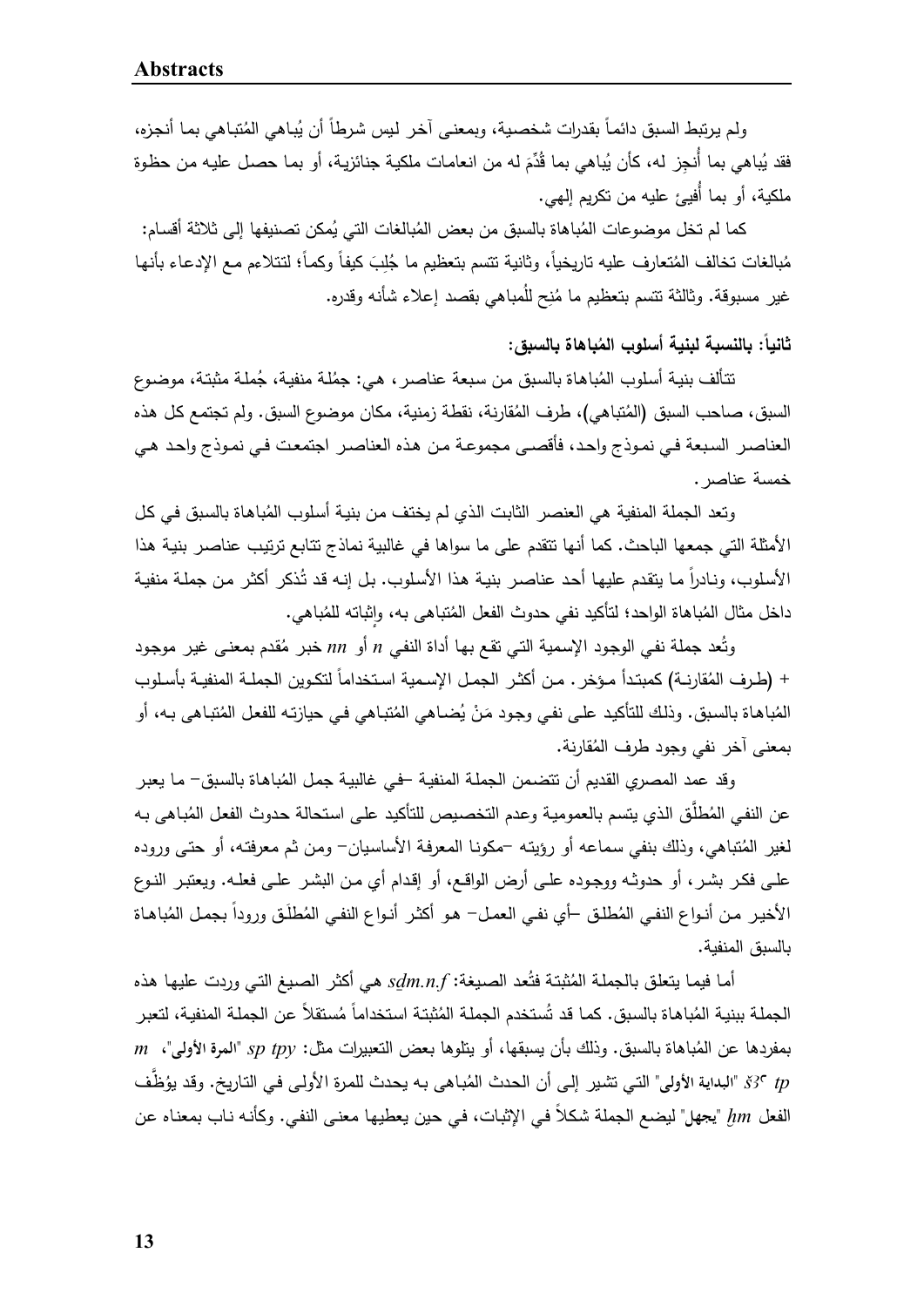جملـة النفـي –العنصـر الـغالـب علـي بنيـة المُباهـاة بالسبق– لنفـي المعرفـة عن طرف المُقارنـة –الذي برد فاعل لهذه الصيغة– وإثباتها ضمنا لصاحب السبق.

ویعد عنصر النقطة الزمنیة هو أكثر العناصر إشارة إلیه –بعد الجملة المنفیة- داخـل بنیـة أسـلوب المُباهـاة بالسبق. وكانـت العبـارة: *dr-b3h "من قبـ*ل" هـي أكثـر العبـارات التـي دللـت عليـه، يليهـا فـي ذلك التعبیر : *dr rk ntr* "منذ زمن الإله". كمـا قد تُذكر أكثر من نقطـة زمنيـة متتاليـة داخـل المثـال الواحد؛ وذلك للتأكيد على نفي حدوث الفعل المُتباهى به في أي زمن. هذا في حين يُعد عنصر "مكان موضوع السبق" هو أقل هذه العناصر ، ويأتي دائما ناليا للجملة المنفية.

**البحث الثاني عشر** 

**بیاناته:** 

البقاء في الوظیفة وتوریثها كمحفز للسلوك في مصر القدیمة، المؤتمر الدولي الخـامس بعنـوان: "الكلمـة *والصورة في الحضارات القديمة"* ، مركـز الدراسـات البرديـة والنقوش، جامعـة عين شمس، فـي الفترة مـن 31-29 مارس .2014

**م ُ َّ لخصه:**

وظَّفَ المُرغِّب كلاً من البقاء في المنصب وتوريثه بحيث يُثير لدى المُرغَّب لمما لهما من تبعات ً إیجابیة- دافعیة إلتزام العمل بتوجیهات سلوكیة بـذاتها. وستسـعى هـذه الدراسـة إلـى تأصـیل ذلـك، فضـلا عن الوقوف علــى موضــوعات توجيهـات السـلوكيات التــي حُفّـز عليهـا بـهذين المُحفزين، وأيُهـا أكثـر ارتباطا بهما، ومدى النتاسب بينها وبين هذين المُحفزين، وكذلك أكثر هذين المُحفزين توظيفا في بـاب توجيه السلوك. فضلاً عن ترتيب ذكرهما، أولاً بالنسبة لتوجيه السلوك، وثانياً بالنسبة للمُحفِّزات الأخرى التي قد تُذكر معهما تقديماً أو تأخيراً، والعوامل الدافعة لذلك. ثم بيان أكثر المُحفّزات مُصـاحبةً لمهذين الم ُحفزین.

وقد اتضح من هذه الدراسة ما یلي:

إن أقـدم إشـارة للبقـاء فـي المنصـب كمحفـز للسـلوك: وردت بتعـالیم "خیتـي" لإبنـه مـري-كـارع مـن الأســرة العاشــرة الإهناسـیة. أمــا أقـدم إشــارة إلــى توریـث المنصـب كمحفــز للســلوك فقـد وردت مـن عهــد "أمنمحات" الثالث.

أما فيما يتعلق بموضوعات توجيهات السلوك التـي حفَّزَ عليها بمُحفِّز البقاء فـي الوظيفة: فقد عُد البقـاء فـي المنصـب وطـول سـنوات الـحكم بُشـرى للملك إن التـزم الـعـدل مسـلكا، واتـخـذ الـحيطــة تجـاء أعداءه أو رعيته، ونتيجة تترتب علـى العمل عامـة لصـالح الإلـه، والدعاء للمتوفى، وأثر مُترتب علـى حُسن الْخُلْق وتحري فضائل الأخلاق عامة.

هذا في حين تمثَّلت موضوعات توجيهات السلوك التي حُفِّز عليها بمُحفّز وراثـة الوظيفـة فـي: دفـع المُرغِّبُ بهذا المُحفِّز في إتجاه الدعاء للمتوفى، كما جُعِلَ وراثة الإبن لمنصب أبيه أثر للحفاظ على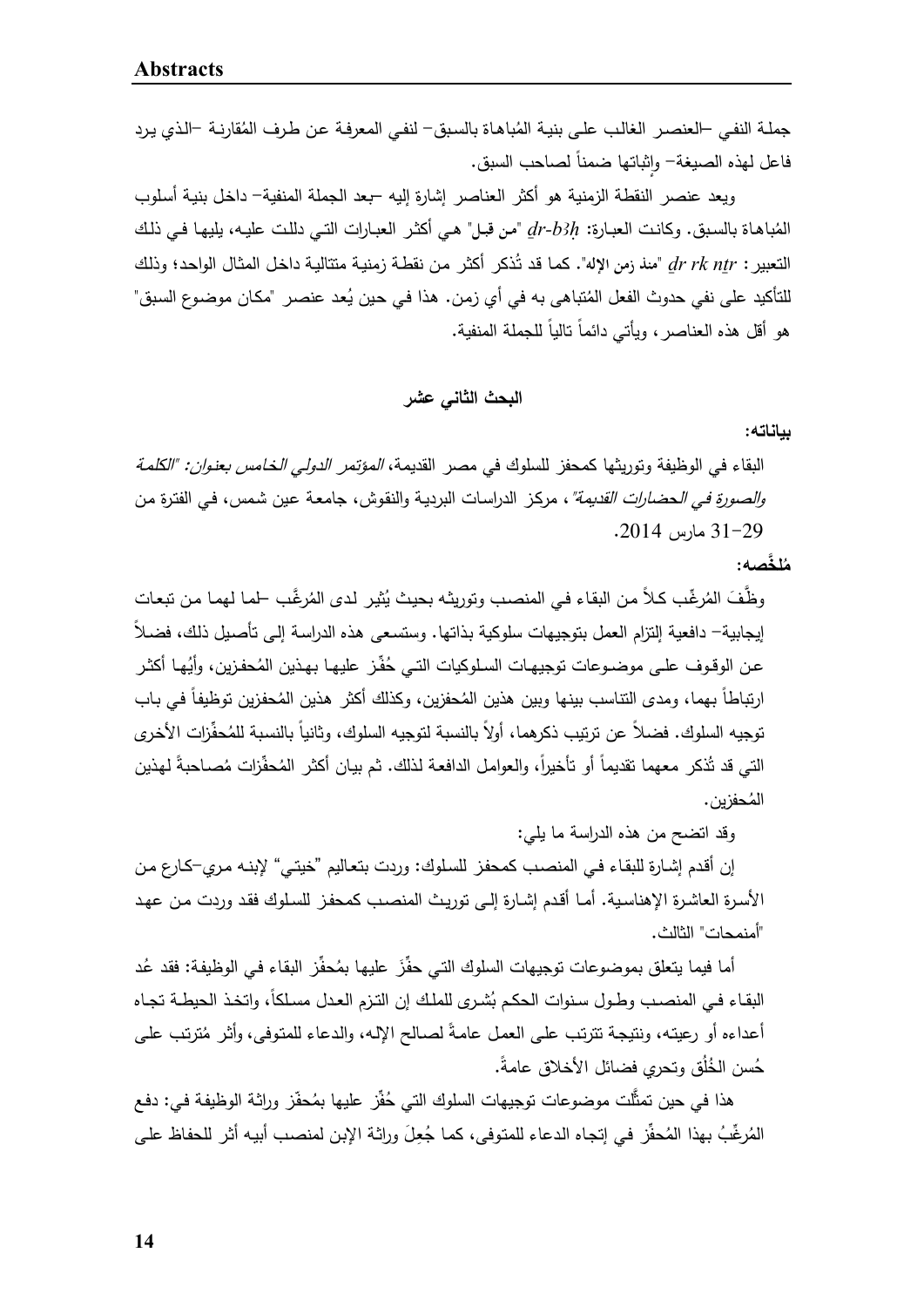وقف المتوفى الجنائزي. وبُعد الحث على الدعاء لصـالح المتوفى أكثر موضوعات توجبهات السلوك التي آثارها مُحفِّزا الدراسة.<br>.

نجح الكاتب في تحقيق تتاسبا بين توجيهات السلوك والمُحفزين —موضـوع الدراسـة— يتضـح في ربطـه بـین إلتـزام الحـاكم بتحقیـق العـدل والحـذر مـن أعـداءه وبـین البقـاء فـي وظیفتـه، فمـن المنطقـي أن يُطبلا هذان التوجیهان السلوكیان سنوات حكم الحاكم، فالأول بُحقق رضبا شعبه عنـه، والثـاني بجعلـه بمـأمن مـن أعداءه. كمـا أنـه مـن المُناسب أن يكون البقاء فـي المنصـب أو توريثـه أثـر للعمـل لصـالح الإله الذي لابد أنه سيعمل بداهةً على تحقيق هذا الهدف طالما عُمِلَ لصالحه.

أمـا الـربط بـین البقـاء فـي المنصـب أو توریثـه وبـین الـدعاء للمتـوفى فـلا یخـرج عـن كونـه أمنیـه لا تحمل في ذاتها قوة تحقيقها، ويبدو أن المتوفى قد أدرك ذلك، ولذلك نجده يقرن هذين المُحفزين بمُحفِّز التبشير بحظو الملك والألهـة؛ حتـى يُسبغ علـى مُحفزي البقاء فـي الوظيفـة وتوريثـهـا فاعليـة مـا، علـى اعتبار أن الملك والإله هما المُتكفِّلان بذلك.

ويُعتبر ذكر المُحفِّزين –موضـوع الدراسـة– قبل توجيـه السلوك هو الأكثر استخداماً. وهو أسلوب يؤدي إلـى حماسـة العمل بالتوجيـه، فتصـدير الفائدة (المُحفِّز )، وتثنيـة السلوك –الموجـه إليـه– لـها أحد أسـاليب لفت الإنتبـاه وتفعيـل الـعمـل بالنصـيـحة. تأسيسـا علـي أن التبشـير بالنتـائج قبـل إلتـزام مـا يـؤدي إلیها هو دافع لتحري العمل بما یحققها.

كثيرٌ ما يرد مُحفِّز وراثـة الأبنـاء لمناصب الآبـاء ترتيبـاً بعد مُحفِّزات تتعلق بالرحيل إلـى العـالم الآخر . وهو ما يتناسب مع الترتيب المنطقي للأمور . كما أنه كثيرٌ ما يأتي المُحفزان موضـوع الدراسـة بعد الإشـارة إلـى حیـازة حظـوة الملـك والآلهـة، وهـو مـا یؤكـد أن توریـث المنصـب أو البقـاء فیـه كـان هبـة إلهیة وملكیة.

رقد يُذكر أي من مُحفزي الدراسة بمفردهما دون مُحفزات مُصـاحبة لمهمـا، ممـا يؤكد علـى أهميتهمـا بحيث يُمكـن أن يقومــا بـذاتهما فـي إتجــاه الـدفـع فـي إتجــاه إلتـزام السـلوك دون الحاجــة إلــى مُحفـزات م ُعاونة.

## **البحث الثالث عشر**

**بیاناته:** 

"إلحـاق العلامـة بكلمـة *wdi* "فـي: المـؤتمر الـدولي الأول لكلیـة الآثـار جامعـة الفیـوم، الإتجاهـات الحدیثة في علوم الآثار، في الفترة من 9-7 أبریل .2014

**م ُ َّ لخصه:**

لم تألف اللغة المصرية القديمة إلحاق العلامة ۞ له *wdi*، وهو أمر تؤكده كثيرٌ من قواميس هذه اللغة وغیرها من المؤلفات التي اختصت بحصر النصوص المصریة القدیمة. وهو ما جعل من إلحاقها بهذه الكلمة -في حالتین بنصوص التوابیت- أمر یحتاج إلى تفسیر.